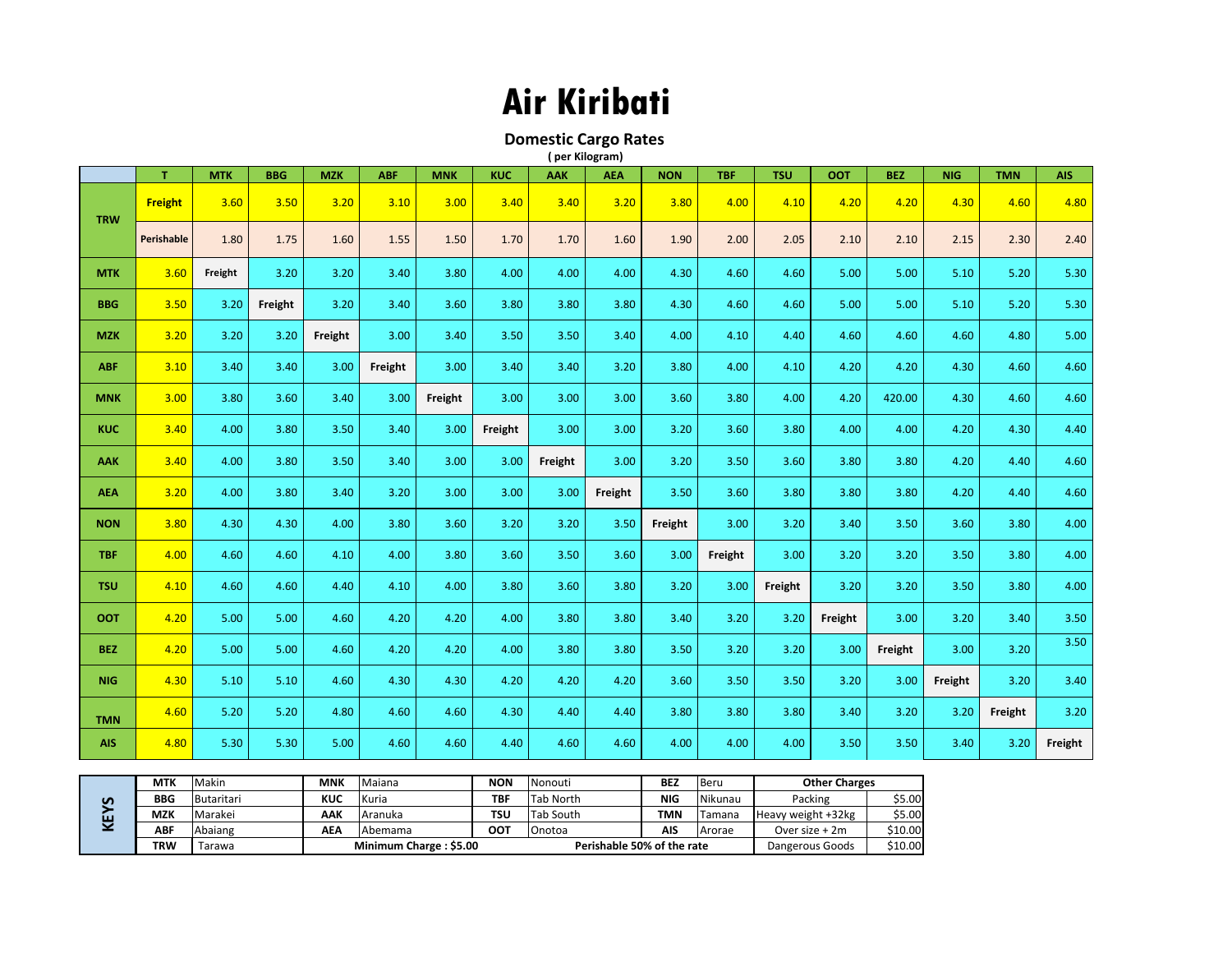| <b>TRW</b>              | <b>MTK</b> | <b>BBG</b> | <b>MZK</b> | <b>ABF</b> | <b>MNK</b> | <b>KUC</b> | <b>AAK</b> | <b>AEA</b> | <b>NON</b> |
|-------------------------|------------|------------|------------|------------|------------|------------|------------|------------|------------|
| <b>Weight</b>           | 3.60       | 3.50       | 3.20       | 3.10       | 3.00       | 3.40       | 3.40       | 3.20       | 3.80       |
| $\mathbf{1}$            | 5.00       | 5.00       | 5.00       | 5.00       | 5.00       | 5.00       | 5.00       | 5.00       | 5.00       |
| $\overline{2}$          | 7.20       | 7.00       | 6.40       | 6.20       | 6.00       | 6.80       | 6.80       | 6.40       | 7.60       |
| 3                       | 10.80      | 10.50      | 9.60       | 9.30       | 9.00       | 10.20      | 10.20      | 9.60       | 11.40      |
| $\overline{\mathbf{4}}$ | 14.40      | 14.00      | 12.80      | 12.40      | 12.00      | 13.60      | 13.60      | 12.80      | 15.20      |
| 5                       | 18.00      | 17.50      | 16.00      | 15.50      | 15.00      | 17.00      | 17.00      | 16.00      | 19.00      |
| 6                       | 21.60      | 21.00      | 19.20      | 18.60      | 18.00      | 20.40      | 20.40      | 19.20      | 22.80      |
| $\overline{7}$          | 25.20      | 24.50      | 22.40      | 21.70      | 21.00      | 23.80      | 23.80      | 22.40      | 26.60      |
| 8                       | 28.80      | 28.00      | 25.60      | 24.80      | 24.00      | 27.20      | 27.20      | 25.60      | 30.40      |
| $\boldsymbol{9}$        | 32.40      | 31.50      | 28.80      | 27.90      | 27.00      | 30.60      | 30.60      | 28.80      | 34.20      |
| 10                      | 36.00      | 35.00      | 32.00      | 31.00      | 30.00      | 34.00      | 34.00      | 32.00      | 38.00      |
| 11                      | 39.60      | 38.50      | 35.20      | 34.10      | 33.00      | 37.40      | 37.40      | 35.20      | 41.80      |
| 12                      | 43.20      | 42.00      | 38.40      | 37.20      | 36.00      | 40.80      | 40.80      | 38.40      | 45.60      |
| 13                      | 46.80      | 45.50      | 41.60      | 40.30      | 39.00      | 44.20      | 44.20      | 41.60      | 49.40      |
| 14                      | 50.40      | 49.00      | 44.80      | 43.40      | 42.00      | 47.60      | 47.60      | 44.80      | 53.20      |
| 15                      | 54.00      | 52.50      | 48.00      | 46.50      | 45.00      | 51.00      | 51.00      | 48.00      | 57.00      |
| 16                      | 57.60      | 56.00      | 51.20      | 49.60      | 48.00      | 54.40      | 54.40      | 51.20      | 60.80      |
| 17                      | 61.20      | 59.50      | 54.40      | 52.70      | 51.00      | 57.80      | 57.80      | 54.40      | 64.60      |
| 18                      | 64.80      | 63.00      | 57.60      | 55.80      | 54.00      | 61.20      | 61.20      | 57.60      | 68.40      |
| 19                      | 68.40      | 66.50      | 60.80      | 58.90      | 57.00      | 64.60      | 64.60      | 60.80      | 72.20      |
| 20                      | 72.00      | 70.00      | 64.00      | 62.00      | 60.00      | 68.00      | 68.00      | 64.00      | 76.00      |
| 21                      | 75.60      | 73.50      | 67.20      | 65.10      | 63.00      | 71.40      | 71.40      | 67.20      | 79.80      |
| 22                      | 79.20      | 77.00      | 70.40      | 68.20      | 66.00      | 74.80      | 74.80      | 70.40      | 83.60      |
| 23                      | 82.80      | 80.50      | 73.60      | 71.30      | 69.00      | 78.20      | 78.20      | 73.60      | 87.40      |
| 24                      | 86.40      | 84.00      | 76.80      | 74.40      | 72.00      | 81.60      | 81.60      | 76.80      | 91.20      |
| 25                      | 90.00      | 87.50      | 80.00      | 77.50      | 75.00      | 85.00      | 85.00      | 80.00      | 95.00      |
| 26                      | 93.60      | 91.00      | 83.20      | 80.60      | 78.00      | 88.40      | 88.40      | 83.20      | 98.80      |
| 27                      | 97.20      | 94.50      | 86.40      | 83.70      | 81.00      | 91.80      | 91.80      | 86.40      | 102.60     |
| 28                      | 100.80     | 98.00      | 89.60      | 86.80      | 84.00      | 95.20      | 95.20      | 89.60      | 106.40     |
| 29                      | 104.40     | 101.50     | 92.80      | 89.90      | 87.00      | 98.60      | 98.60      | 92.80      | 110.20     |
| 30                      | 108.00     | 105.00     | 96.00      | 93.00      | 90.00      | 102.00     | 102.00     | 96.00      | 114.00     |
| 31                      | 111.60     | 108.50     | 99.20      | 96.10      | 93.00      | 105.40     | 105.40     | 99.20      | 117.80     |
| 32                      | 115.20     | 112.00     | 102.40     | 99.20      | 96.00      | 108.80     | 108.80     | 102.40     | 121.60     |